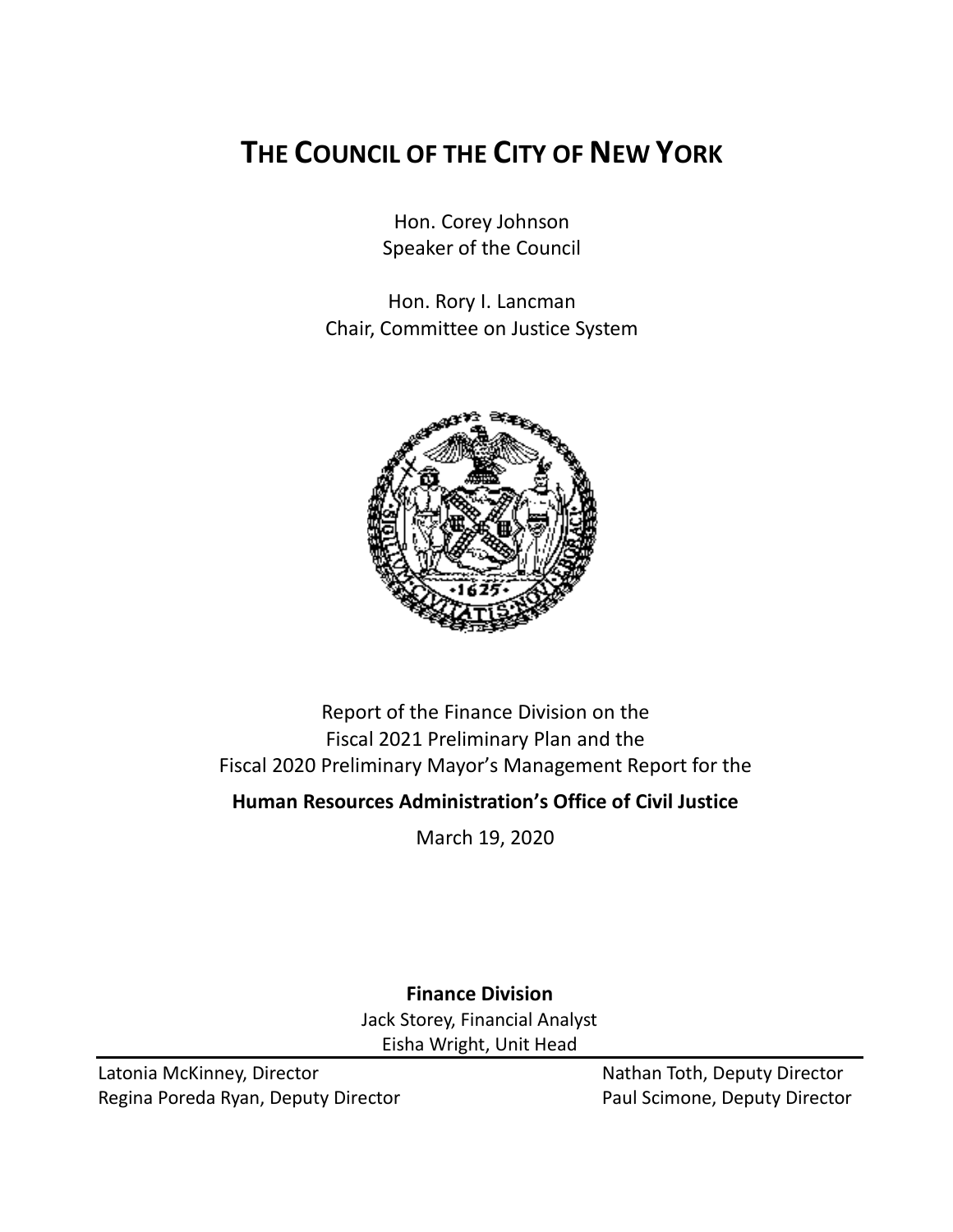# Table of Contents

| Fiscal 2019 Preliminary Mayor's Management Report (PMMR) Performance Measures 9 |  |
|---------------------------------------------------------------------------------|--|
|                                                                                 |  |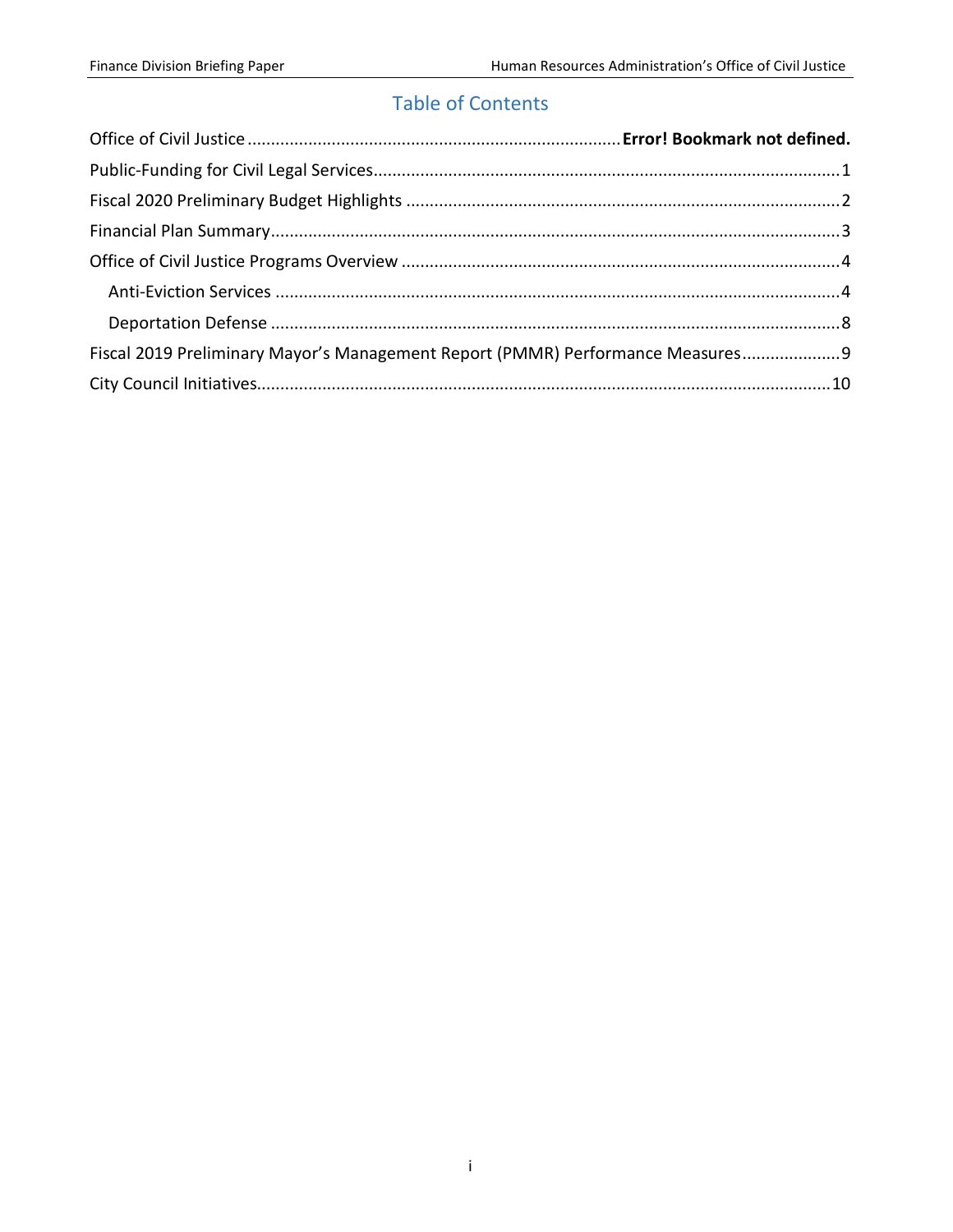# **Office of Civil Justice**

The Office of Civil Justice (OCJ or the Office) advises and assists the Administration in understanding and meeting the civil legal service needs of low-income New Yorkers. HRA's Office of Civil Justice oversees the provision of free civil legal services contracts for New Yorkers in need, including tenants facing eviction, immigrant New Yorkers in need of deportation defense and other services, access to benefits, support for survivors and victims of domestic violence, assistance for veterans, and other legal assistance for tenants in need.



**Legal Assistance for Low-Income New Yorkers is provided for free in three key areas:**

This report provides an overview of the portion of the HRA budget that supports the Office of Civil Justice. The first section provides a historical overview of public funding for civil legal services for New Yorkers. This is followed by a section which provides an overview of the Fiscal 2021 Preliminary Budget for civil legal services with a discussion of the year-over-year changes. The report then provides information on multi-agency initiatives OCJ is involved with, followed by a review of City Council Legal Services Initiatives managed by HRA.

# <span id="page-2-0"></span>**Public-Funding for Civil Legal Services**

Public funding for civil legal services is primarily allocated through contracts administered by OCJ. In the past few years, public funding for civil legal services has grown substantially from \$60.4 million in Fiscal 2013 to \$244.6 million in Fiscal 2019. Although State and federal funding streams support a portion of these services, the City has driven the growth in public spending for civil legal services. The chart below shows spending on civil legal services from all public sources. New York City's share



has grown from \$22.6 million in Fiscal 2013 to \$171 million in Fiscal 2019, an increase of over 650 percent.

*Dollars in Millions* **Source:** Office of Civil Justice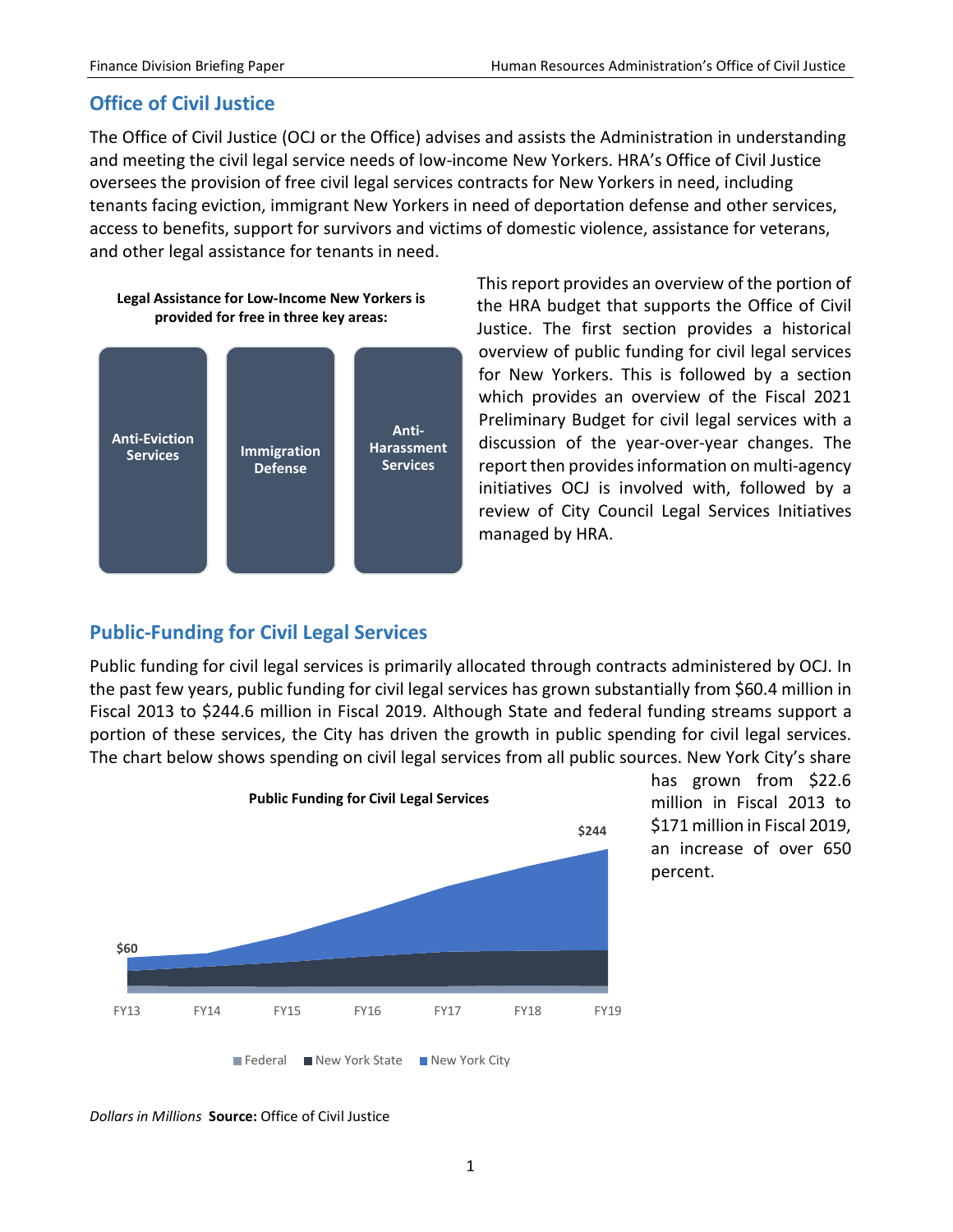# <span id="page-3-0"></span>**Fiscal 2021 Preliminary Budget Highlights**

The Fiscal 2021 Preliminary Budget for legal services totals \$177.2 million, a decrease of \$18.4 million from the Adopted 2020 Budget of \$195.6 million. This decrease is mainly driven by the reduction in contracts from 139 to 77 in Fiscal 2021 that relates to the timing of Council Discretionary Funding.



*Dollars in Thousands*

### **Budget Structure and Staffing**

Since OCJ is not an independent city agency and it does not have its own budget. The Office is funded in HRA, which is a vast agency with many other offices, divisions, and programs that support New Yorkers. Currently, neither the HRA budget, nor any of the supplementary budget reports provided by the Office of Management and Budget (OMB) include a section that schedules all of the resources used by OCJ. It is difficult to independently track how much of the budget supports OCJ operations, how much OCJ is allocating to its various programs, or the rationale behind those allocations. The Council recognizes that HRA did create a new Unit of Appropriation (U/A) and program area for Legal Services in Fiscal 2017. After four years a legal services U/A for PS, U/A 207, was included in the Fiscal 2020 Adopted Budget and appears in the 2021 Preliminary Plan. Unfortunately, this U/A does not reside in the Legal Services program area which was established to increase transparency and the Council's oversight ability. As such, OCJ's programmatic spending and the workforce that supports it continue to be functionally separated in the budget.

The Fiscal 2021 Preliminary Budget also includes two U/As for Legal Services, U/A 103 - public assistance and U/A 107 - legal services. Of the \$177.2 million for OCJ in Fiscal 2021, 96 percent of funding is in U/A 107. The U/As are broad and do not provide a breakdown of funding for each of the legal service programs. While the budget does include specific budget codes tied to programming, these budget codes are not coterminous with discrete programs in OCJ's array. It is not readily apparent how funding is allocated to each program and therefore, not transparent.

The Office currently includes 56 staff, including central administration, program development staff, a contract management team, and a group of HRA liaisons located in the Housing Courts who help connect individuals to legal service providers and other HRA administered benefits as needed. OCJ is part of the Homelessness Prevention Administration (HPA) which was created to streamline HRA's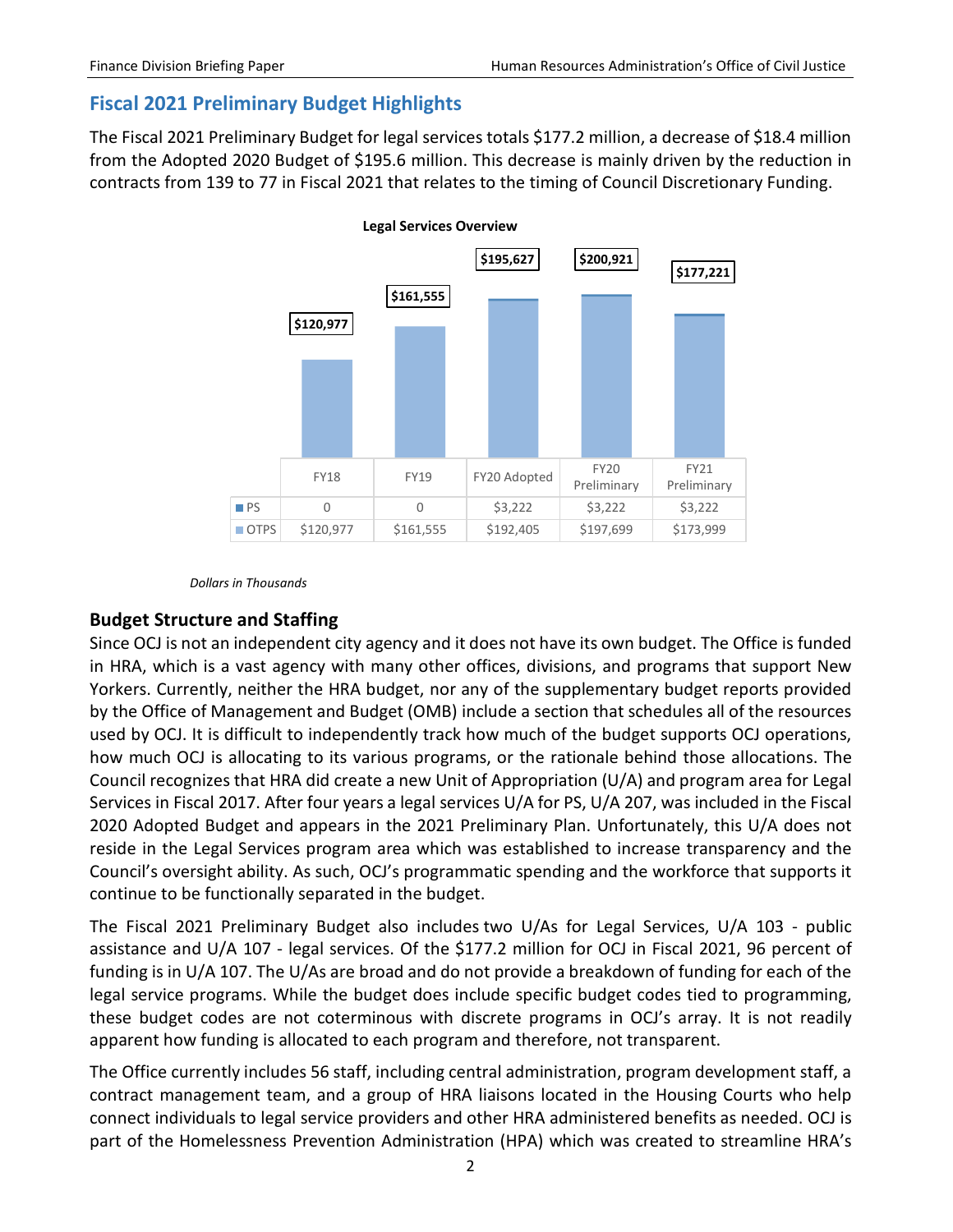work in homelessness prevention, rental assistance and early intervention. While HRA has always provided preventive services, the efforts are now housed in a single division. HPA works with the Department of Homeless Services (DHS), the NYC Housing Authority (NYCHA) and many other organizations and City agencies to prevent homelessness and assist families and individuals to of maintain stable, affordable housing in their communities.

# <span id="page-4-0"></span>**Financial Plan Summary**

HRA's Legal Services Program Area provides funding for various legal services programs to assist individuals and families. The program area includes two OTPS units of appropriation for the Legal Services contracts, U/A 103 and U/A 107. U/A 207 is PS and includes funding for OCJ's 56 staff but does not reside within the Legal Services program area. Within the U/As are budget codes which more accurately define program spending: Access to Counsel, Anti-Eviction Services, Deportation Defense, and Other Expenses. However, program spending may be spread across a number of budget codes, which makes it challenging to determine how much is being allocated for each specific program. The table below provides actual expenditures for Fiscal 2018 and Fiscal 2019, the Fiscal 2020 Adopted Budget, and the Fiscal 2020 and 2021 Budgets as of the Preliminary Plan.

| Legal Services Financial Plan Summary        |             |             |             |             |                         |                  |
|----------------------------------------------|-------------|-------------|-------------|-------------|-------------------------|------------------|
|                                              | <b>FY18</b> | <b>FY19</b> | <b>FY20</b> |             | <b>Preliminary Plan</b> | *Difference      |
|                                              | Actual      | Actual      | Adopted     | <b>FY20</b> | <b>FY21</b>             | <b>FY20-FY21</b> |
| <b>Personal Services Spending</b>            |             |             |             |             |                         |                  |
| 207-Legal Services                           | \$0         | \$0         | \$3,222     | \$3,222     | \$3,222                 | \$0              |
| <b>Subtotal</b>                              | \$0         | \$0         | \$3,222     | \$3,222     | \$3,222                 | 0                |
| <b>Other than Personal Services Spending</b> |             |             |             |             |                         |                  |
| 103-Public Assistance                        | \$405       | \$16        | \$3,125     | \$3,125     | \$3,125                 | 0                |
| 107-Legal Services                           | 120,572     | 161,538     | 189,280     | 194,575     | 170,874                 | (18, 406)        |
| <b>Subtotal</b>                              | \$120,977   | \$161,555   | \$192,405   | \$197,699   | \$173,999               | ( \$18,406)      |
| <b>TOTAL</b>                                 | \$120,977   | \$161,555   | \$195,627   | \$200,921   | \$177,221               | ( \$18,406)      |
| <b>Funding Source</b>                        |             |             |             |             |                         |                  |
| City Funds                                   |             |             | \$149,260   | \$154,554   | \$126,599               | (22, 661)        |
| Federal - TANF                               |             |             | 40,021      | 40,021      | 44,275                  | 4,254            |
| Intra City                                   |             |             | 3,125       | 3,125       | 3,125                   | 0                |
| <b>TOTAL</b>                                 | \$120,977   | \$161,555   | \$192,405   | \$197,699   | \$173,999               | ( \$18,406)      |
| <b>Headcount</b>                             |             |             |             |             |                         |                  |
| <b>Full Year Positions</b>                   |             |             | 56          | 56          | 56                      | 0                |

*\*The difference of Fiscal 2020 Adopted Budget compared to Fiscal 2021 Preliminary Budget.*

The Fiscal 2021 Preliminary Budget for legal services totals \$177.2 million of which \$174 million support 77 contracts. The remaining \$3.2 million supports a headcount of 56 positions. Of the Office's total Fiscal 2021 budget, approximately \$127 million is City tax-levy and \$44 million is non-city funding. At adoption, OCJ's Fiscal 2021 budget was projected to be \$169.6 million, approximately \$23 million less than the Fiscal 2020 budget. As noted above, the Fiscal 2021 Preliminary Budget does not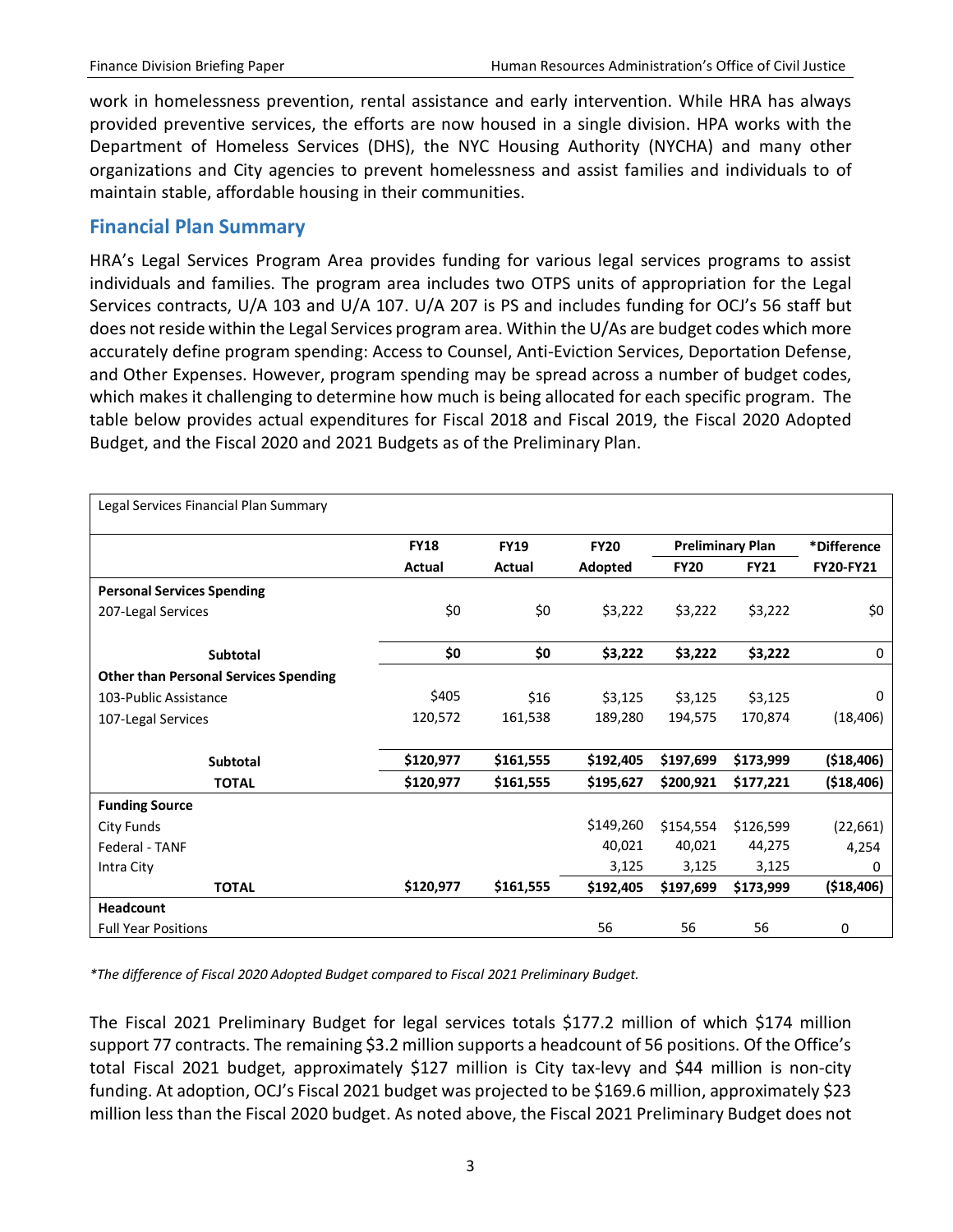include City Council's discretionary funding which is added at adoption to support additional legal service contracts.

### Financial Plan Actions

OCJ's Fiscal 2020 budget has grown by \$5.3 million since the budget was adopted.

### **November 2019 Plan**

- **Legal Pay Parity.** The November 2019 Plan baselines funding of \$3.6 million to support pay parity for providers of access to legal services.
- **Indirect Cost Rate Initiative.** The November 2019 Plan included approximately \$900,000 for the indirect cost rate initiative.

# <span id="page-5-0"></span>**Office of Civil Justice Programs Overview**

### <span id="page-5-1"></span>Anti-Eviction Services

**Homelessness Prevention Law Project (HPLP)/ Universal Access to Counsel.** The HPLP program offers legal representation in housing court to low-income New Yorkers facing eviction and displacement. People who earn up to 200 percent of the federal poverty line are eligible. New Yorkers earning more than the federal poverty level receive free legal advice and help navigating the court system. Program attorneys are available in all housing courts and provide an array of legal services that help ensure that low-income families facing eviction or other potential losses of housing remain housed and avoid becoming homeless or entering the shelter system. The HPLP acts as an umbrella for the contracts associated with Universal Access to Counsel. The Fiscal 2021 Preliminary Plan includes \$93 million for the HPLP/ Universal Access to Counsel program. An increase of approximately \$16 million from when the budget was adopted.

#### **Zip Codes Served by Universal Access in the First and Second Phases**

#### First year Zip codes Second year Zip codes



**Universal Access to Counsel** Almost three years ago, with nearly two years until full implementation, New York City became the first city in the country to offer free legal services to tenants facing eviction in housing court and NYCHA tenancy termination proceedings. The Fiscal 2021 budget includes \$93 million of Universal Access. When Universal Access is fully implemented, New Yorkers who earn less than \$50,000 a year will be able to access full legal representation in while facing his or her landlord in court. Implementation of Universal Access will be rolled out in phases. Phases include targeted zip code. We are currently in phase three. Once the program is fully implemented in Fiscal 2022, any New Yorker who earns less than \$50,000 a year will be guaranteed free legal representation while facing his or her landlord in court; those

earning more will be offered free legal advice. The program will be phased in over the course of the next several years, adding new neighborhoods each year, for a total investment of \$166 million by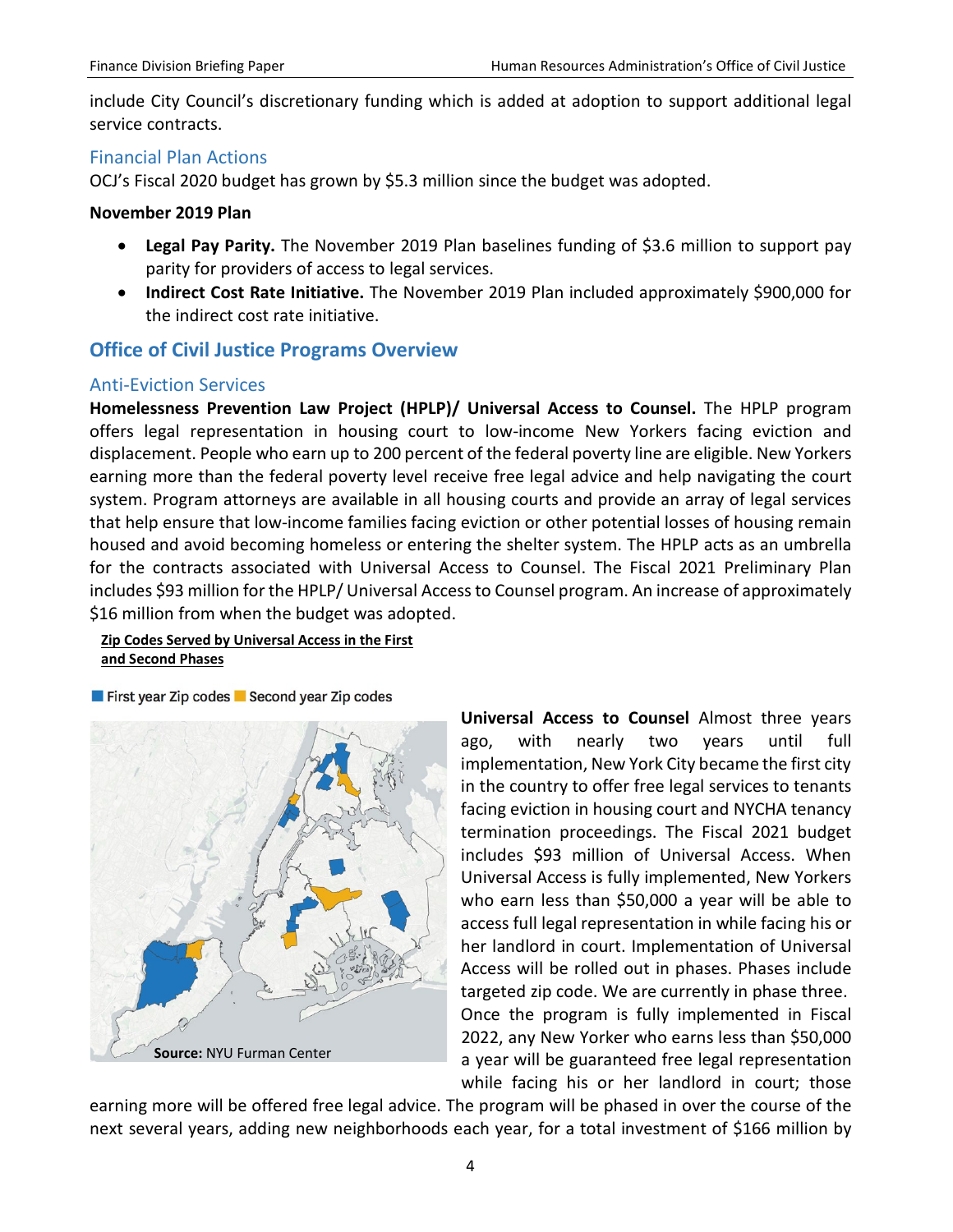Fiscal 2022. The City estimates an additional 400,000 New Yorkers each year will qualify for legal help in Housing Court with 125,000 cases annually.

Neighborhoods targeted for services, identified by zip code, were based on several factors including: shelter entries, the prevalence of rent-regulated housing, the volume of eviction proceedings in the zip code, availability of other OCJ-funded legal services programs, among others. The map above shows the zip codes served in the first and second phases of expansion.There have been questions about the process that was used to identify the neighborhoods chosen for services and criticism of whether those that were identified are truly representative of communities with the highest need for this program.

### **Universal Access to Legal Services: A Report on Year Two Implementation in New York City**

Although OCJ has not issued its Annual Report for Fiscal 2019. However, in November 2019, the Office published a report specifically on the second year of Universal Access. As shown in the table above, in Fiscal Year 2019, the latest complete reporting period, OCJ provided some form of assistance to 32,170 families, with 22,264 receiving full legal representation, benefiting 83,475 individuals facing eviction in housing court in every borough and 175 targeted zip codes.

|                        |                 |                         | <b>Households Assisted</b>          |        | <b>Individuals Assisted</b> |                                     |        |  |
|------------------------|-----------------|-------------------------|-------------------------------------|--------|-----------------------------|-------------------------------------|--------|--|
|                        |                 | Brief/<br><b>Advice</b> | <b>Full Legal</b><br>Representation | Total  | Brief/<br><b>Advice</b>     | <b>Full Legal</b><br>Representation | Total  |  |
|                        | The Bronx       | 392                     | 4,881                               | 5,273  | 1,005                       | 13,177                              | 14,182 |  |
|                        | <b>Brooklyn</b> | 503                     | 2,976                               | 3,479  | 1,213                       | 7,281                               | 8,494  |  |
| UA Zip                 | Manhattan       | 276                     | 2,303                               | 2,579  | 570                         | 5,097                               | 5,667  |  |
| <b>Codes</b>           | Queens          | 270                     | 893                                 | 1,163  | 697                         | 2,501                               | 3,198  |  |
|                        | Staten Island   | 58                      | 798                                 | 856    | 128                         | 2,428                               | 2,556  |  |
|                        | <b>Total</b>    | 1,499                   | 11,851                              | 13,350 | 3,613                       | 30,484                              | 34,097 |  |
|                        | The Bronx       | 2,339                   | 3,294                               | 5,633  | 6,286                       | 9,106                               | 15,392 |  |
|                        | <b>Brooklyn</b> | 2,717                   | 3,864                               | 6,581  | 6,972                       | 10,071                              | 17,043 |  |
| Non-                   | Manhattan       | 1,243                   | 1,322                               | 2,565  | 2,576                       | 3,037                               | 5,613  |  |
| <b>UA Zip</b><br>Codes | Queens          | 2,074                   | 1,376                               | 3,450  | 5,939                       | 3,856                               | 9,795  |  |
|                        | Staten Island   | 34                      | 557                                 | 591    | 83                          | 1,452                               | 1,535  |  |
|                        | <b>Total</b>    | 8,407                   | 10,413                              | 18,820 | 21,856                      | 27,522                              | 49,378 |  |
| <b>TOTAL NYC</b>       |                 | 9,906                   | 22,264                              | 32,170 | 25,469                      | 58,006                              | 83,475 |  |

#### **Legal Services for Tenants Facing Eviction in Housing Court July 1,2018-June 30,2019**

**Source:** Office of Civil Justice Universal Access to Counsel 2019 Report

Furthermore, according to the report, of those who were provided with full legal representation, 84 percent of households and 84 percent of individuals were allowed to remain in their residence respectively. However, successful outcomes varied across the City; tenants in Manhattan (92 percent), the Bronx (90 percent), and Brooklyn (84 percent) remained in their homes and apartments at greater rates than in Queens and Staten Island (66 percent and 68 percent, respectively). Outcomes for tenants facing eviction in NYCHA administrative termination tenancy proceedings experienced higher rates of success with 97 percent of households and 98 percent of individuals who were allowed to remain in their residence.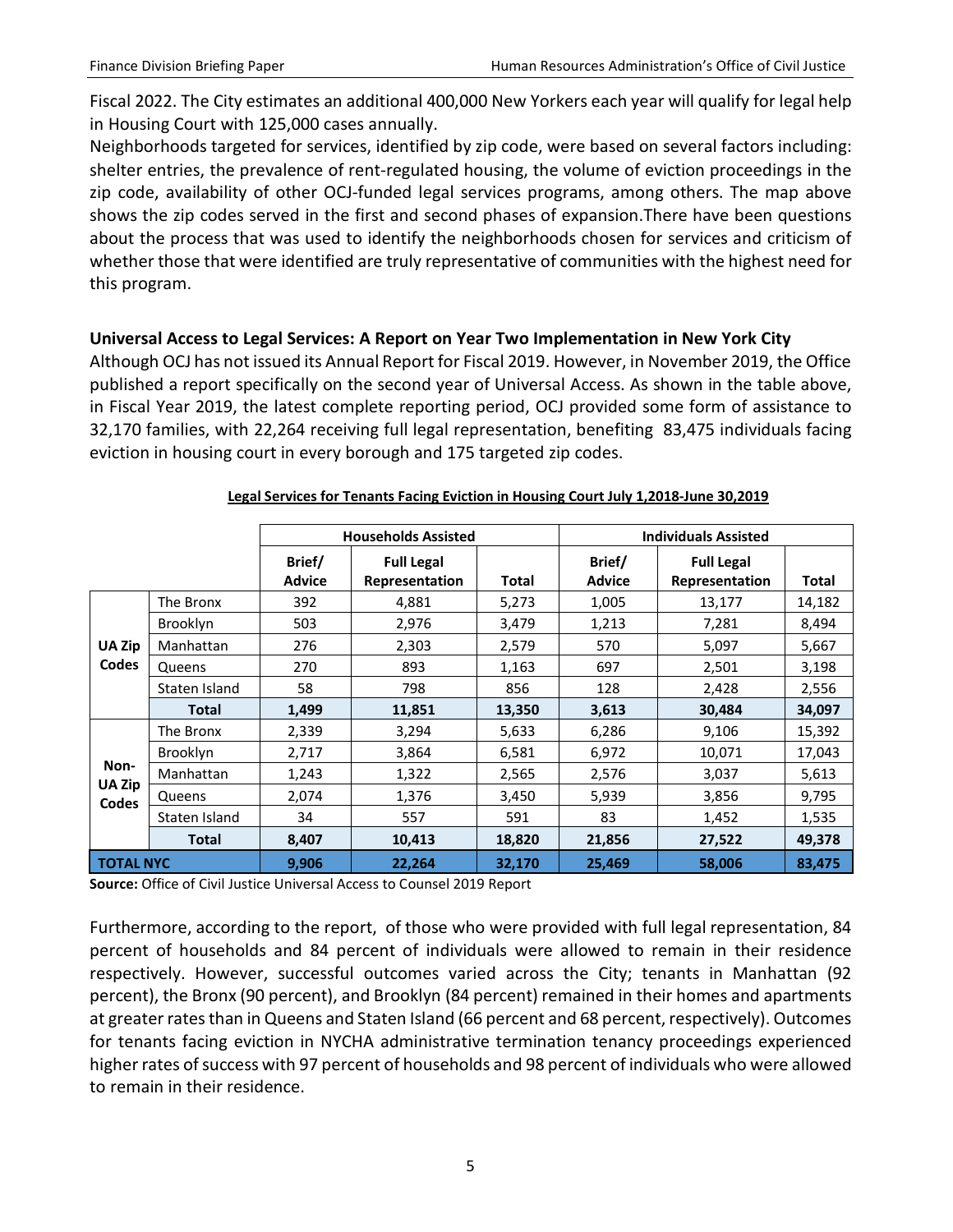### **Expansion of Universal Access to Counsel**

In July 2019, the Office launched a model program to provide comprehensive access to legal services for NYCHA tenants facing termination of tenancy proceedings. The pilot program offers legal services on site at 804 Atlantic Avenue where NYCHA administers termination proceedings. Currently, the pilot is available to senior heads of households in NYCHA units who are facing termination. This program is a part of expansion of Universal Access. The Office is currently working with providers to modulate the pilot and refine the model before expanding to other NYCHA tenants in termination proceedings. This process is currently underway, and the Office expects to expand this program in Fiscal 2021. At the time of this writing, it is unclear how much the Administration has spent on this pilot and how much expansion would cost.

In December 2019, OCJ announced the expansion of Universal Access to five additional zip codes. With these additions, Universal Access now covers tenants residing in 25 zip codes across all five boroughs. Tenants in these zip codes may now access full legal representation in court and in their communities. According to the Office, future expansion will also follow a "zip-by-zip" method. The "zip-by-zip" method refers to the Office's decision to continue expanding access to legal services by groups of zip codes instead of other geographic subdivisions.

Additionally, the Council held an oversight Hearing on February 24, 2020 on two bills that would expand Universal Access to Counsel. The first, a bill in relation to expanding the right to counsel for tenants, would broaden the income eligibility for full legal services to 400 percent of the federal poverty line, as well as expand services to other types of housing proceedings. The second is, a bill that requires the Office to proactively collaborate, engage, and educate tenants of their right to counsel and the services provided through the Office.

### **Issues and Concerns for Expansion of Universal Access to Counsel**

There are several programmatic, budgetary, and operational concerns with expanding Universal Access to Counsel raised by providers and advocates, as well as the Council.

- **Income Eligibility.** The provision of full legal representation is determined by tenants' income. Currently, tenants whose households are below 200 percent of the federal poverty line, less than \$25,000 for a single adult and less than \$51,000 for a family of four according to the 2019 Federal Guidelines, are eligible for full representation. It is estimated that 60 percent of all tenants who face eviction in Housing Court are eligible under these conditions, more than a third may not. What's more, if tenants fall outside of the current income eligibility requirements the costs of counsel may be too prohibitive, leaving them above the income requirements but below the ability to secure legal support independently. What is more, expanding the income eligibility would expand coverage for tenants who are ineligible because of other government transfers, programs, or benefits. For example, potential clients who earn New York's \$15 minimum wage would be ineligible because their income surpasses the current threshold. However, with the passage of the Local Laws mentioned above, these potential clients would be eligible for full legal representation
- **Types of Proceedings.** With geographic expansion of Universal Access, OCJ has also been called upon to expand to other types of proceedings. The Council's expansion bills mentioned above bring full representation for eligible households into Housing Choice Voucher (Section 8) termination proceedings. Expanding Universal Access to Counsel to appeals for eviction decisions is also under consideration as this program grows. Currently, Universal Access does not cover cases that move from housing court to appeals.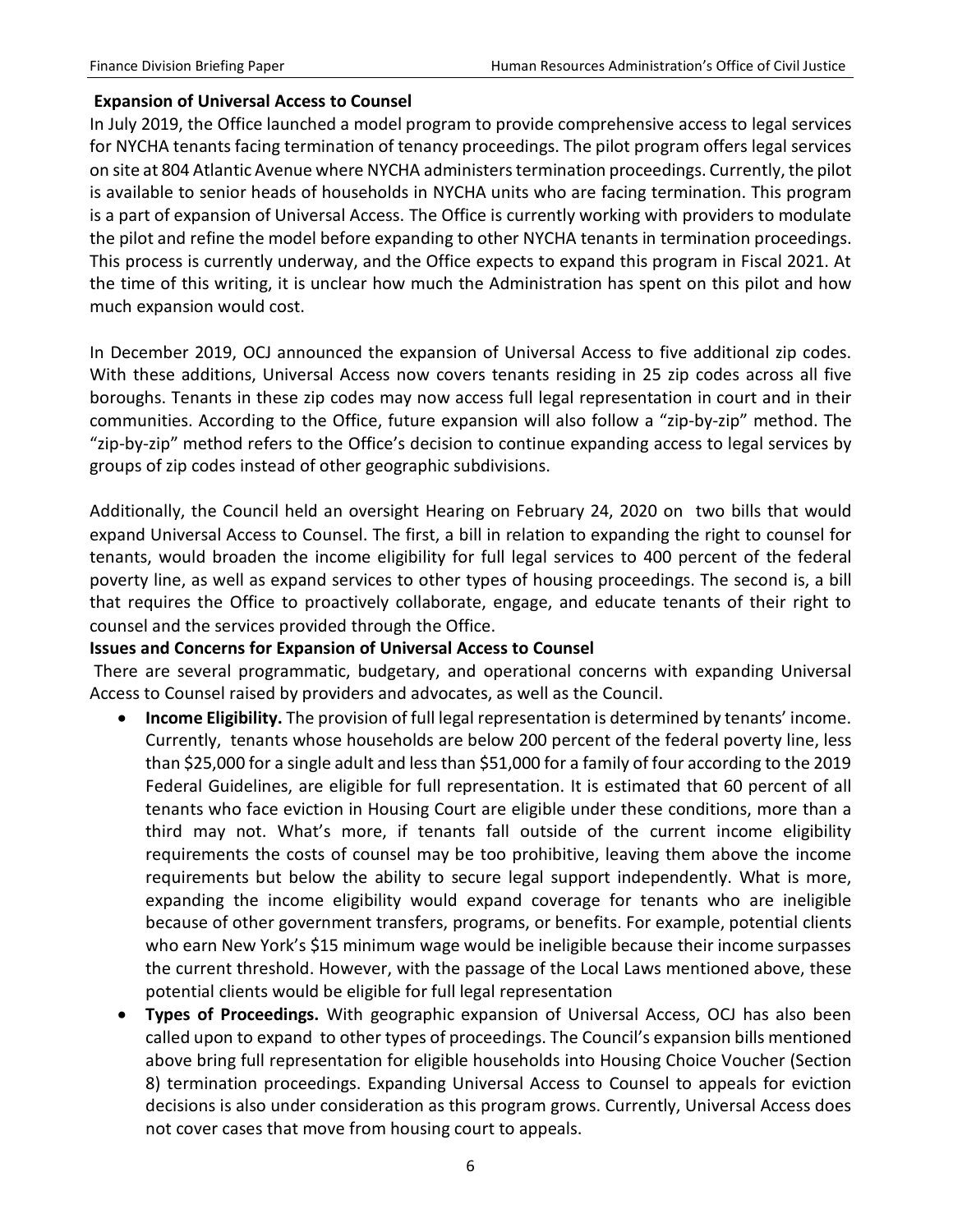- **Court Capacity.** In Fiscal 2019, legal services providers served more than 100,000 New Yorkers through OCJ. As more and more New Yorkers are covered by programmatic expansions, there are operational concerns about the capacity of court buildings and facilities. New projects to expand court facilities and capacity are underway in the Bronx and Brooklyn, where court administrators have identified the greatest need. Court facilities are City-owned properties, and these projects fall under the Department of Citywide Administrative Services' (DCAS) management.
- **State Uncertainties.** The State's Fiscal 2021 Executive Budget may have significant consequences of OCJ's ability to expand beyond its scheduled phasing. The State's budget includes cost shifts to the City and HRA of about \$1.1 billion for Medicaid. The City is also facing additional cuts to Temporary Assistance for Needy Families (TANF) and Emergency Assistance to Families (EAF) on top of cuts from Fiscal 2020. OCJ estimates that these will result in an annualized impact of approximately \$102 million in Fiscal 2020 and Fiscal 2021 combined.

Additionally, \$20 million in State funding for homeowners facing foreclosure provided through the Homeowner Protection Program (HOPP) was restored last year but must be renewed annually in the State's budget. Although this is a State program, it has a large impact in New York City where nearly a quarter of all foreclosures take place statewide.



**Anti-Harassment Tenant Protection (AHTP).**  The 2021 Preliminary Plan includes \$41.9 million in Fiscal 2021 for AHTP, a slight reduction from \$44 million adopted in Fiscal 2020. AHTP provides legal representation in housing court and resources for tenant outreach and prelitigations services with the intention of preventing displacement. Services have been focused on several neighborhoods that have been identified as having a high-risk for landlord harassment including threats, housing disrepair, pressure tactics, and generally corrupt behavior. In October 2019, this program was included as part of a larger initiative led by the Mayor's Office to Protect Tenants to inform tenants of their protections and new rights under the Housing stability and Tenant Protection Act of 2019.

**Housing Help Program.** The Preliminary Financial Plan includes \$3 million in Fiscal 2021 for the Housing Help Program. This program

works to prevent homelessness and is a partnership with the Robin Hood Foundation, the Legal Aid Society, and the Mayor's Fund for the City of New York. The Fiscal 2021 Preliminary Budget does not change this program's funding from the amount at adoption.

**Assigned Counsel Project for Seniors (ACP).** The Preliminary Plan provides \$993,500 in Fiscal 2021 for ACP, unchanged from adoption in Fiscal 2020. This program provides legal services to seniors in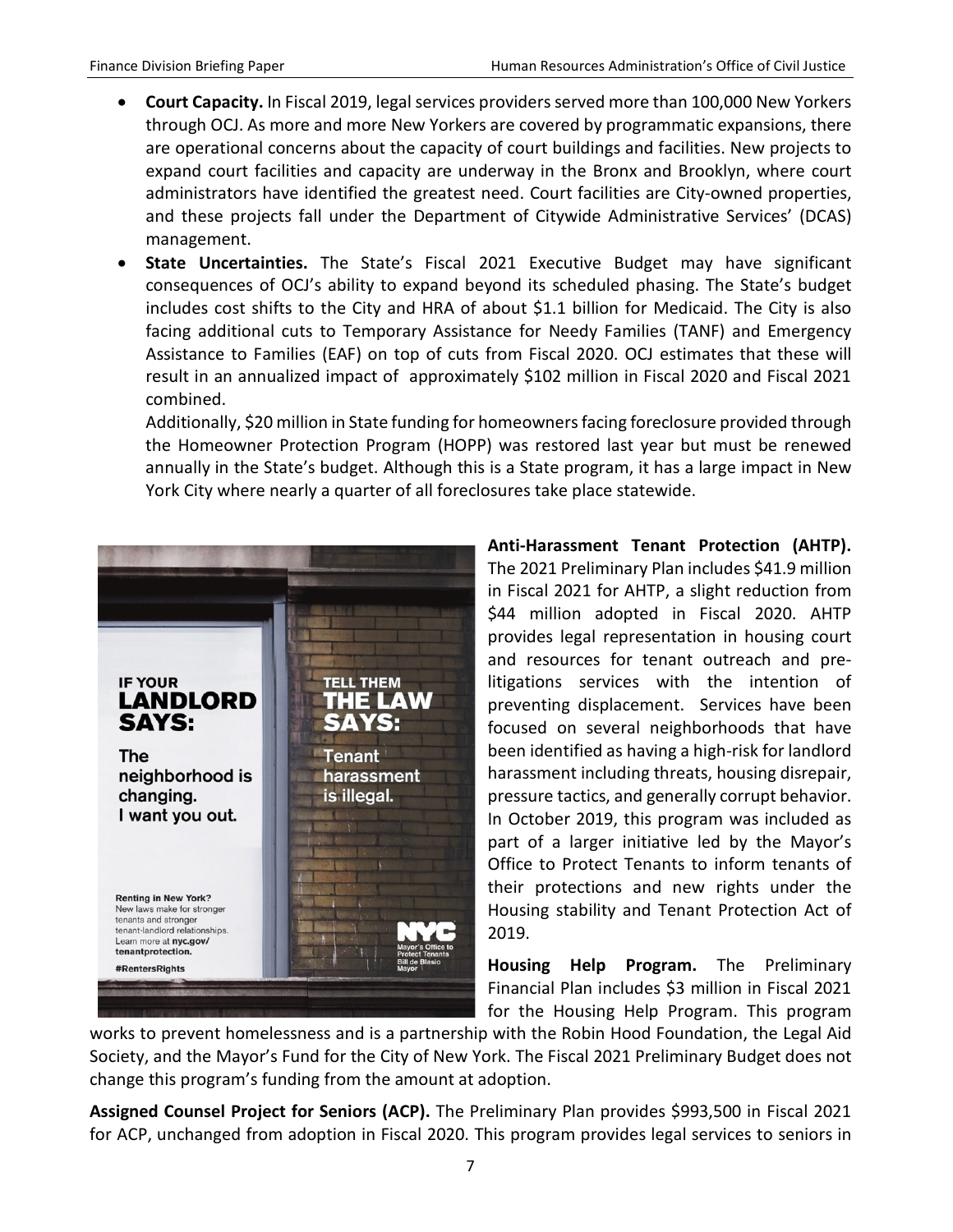New York City's Housing Court; the contract was previously housed in the Department for the Aging (DFTA) and moved over to OCJ in Fiscal 2019. OCJ and DFTA work collaboratively to provide these services and it is an important part of OCJ's array for seniors.

### <span id="page-9-0"></span>Deportation Defense

Individuals who live in the United States without legal authorization (those with expired visas or those who may have entered the United States by circumventing the immigration process) often have inadequate legal representation and face a number of barriers that make it difficult to secure legal



# City Funding for Immigration Legal Services

#### *Dollars in Millions*  **Source:** Office of Civil Justice

assistance and representation, including the fear of removal when seeking legal services. The City has partnered with community-based organizations to develop programs and support services for immigrant New Yorkers to help them navigate the United States' complex immigration system. During the past six fiscal years, City funding for immigration legal services has risen sevenfold, from \$6.8 million in Fiscal 2013 to \$48.3 million in Fiscal 2019. The Council has increased its commitment to immigration legal services from \$4.6 million in Fiscal 2013 to \$17.4 million in Fiscal 2019.

The Fiscal 2021 Preliminary Budget includes support for a variety of free legal services programs for low-income immigrant New Yorkers in need of legal advice or representation in immigration matters. Below are the programs associated with immigration and deportation defense within the OCJ Office, however, it is not clear within the budget how much funding is allocated to each specific program area. Funding for these programs rests within Deportation Defense and Anti-Eviction Services budget lines.

• **Immigration Opportunity Initiative/ Deportation Defense (IOI)**. The OCJ contracts with providers to deliver legal services to non-citizens to assist in matters ranging from complex cases, citizenship and lawful permanent residency applications, to more complex immigration matters, including asylum applications and removal defense work. The Fiscal 2021 Preliminary Plan includes \$19.7 million for IOI. This includes approximately \$91,000 added in the November 2019 Plan for the indirect cost plan.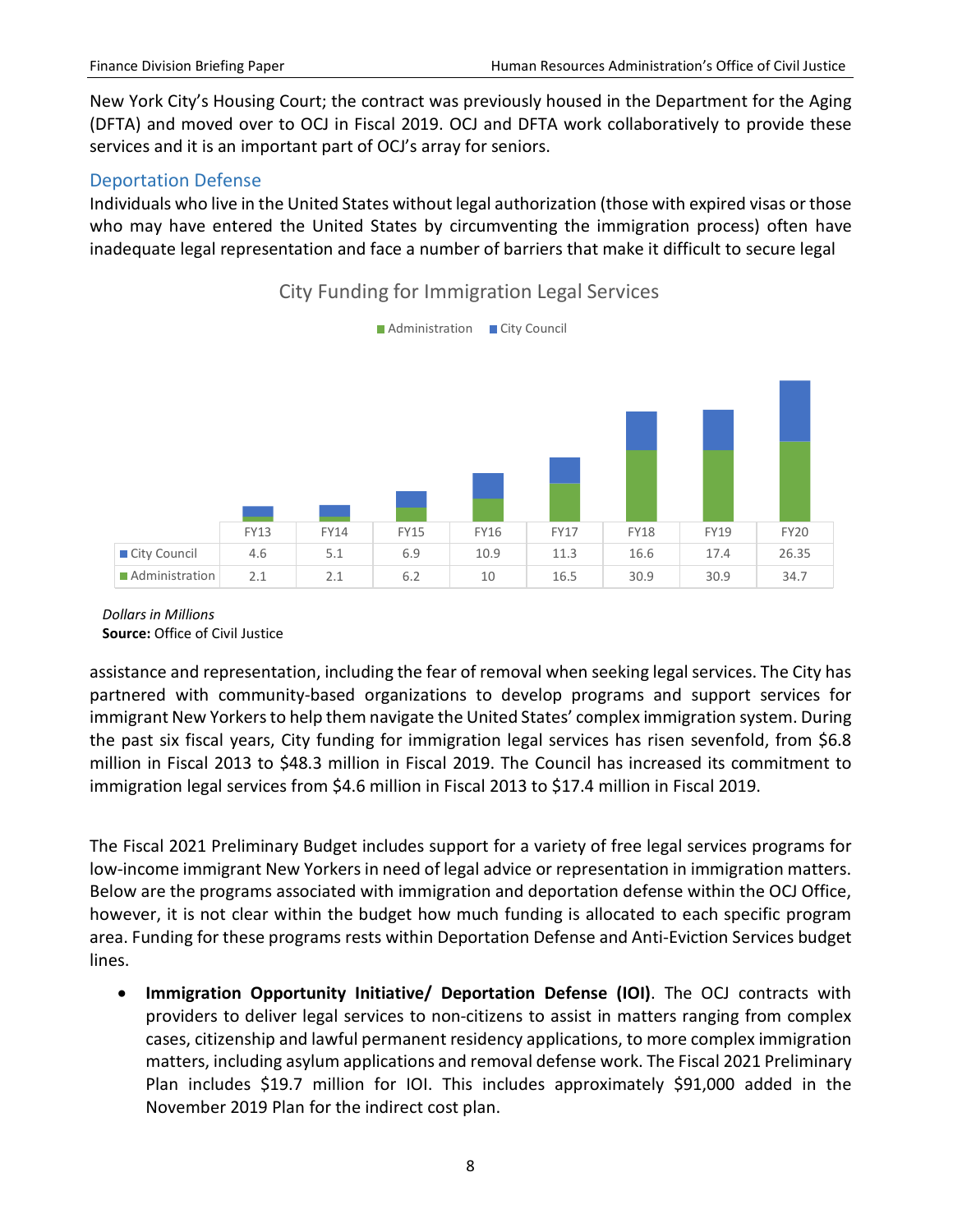- **ActionNYC.** The Fiscal 2021 Preliminary Plan supports a \$9.6 million investment for ActionNYC. ActionNYC is a joint program with the Mayor's Office of Immigrant Affairs (MOIA), HRA, and City University of New York (CUNY) that provides legal representation in immigration matters such as citizenship, green card renewals, temporary protected status, and others.
- **Community Services Block Grant Funded Legal Services (CSBG)**. The Fiscal 2021 Preliminary Plan includes \$2.1 million to support CSGB, the same amount from Fiscal 2020 at adoption. This program provides legal assistance to help adults and youth attain citizenship, as well as services targeted toward survivors of domestic violence and human trafficking, and low-wage immigrant workers at risk of exploitation and violation of their rights, as well as immigrant youth in foster care.
- **Legal Services for Immigrant Survivors of Domestic Violence.** This program is not funded within the OCJ Office, but supports domestic violence related legal services for immigrant survivors. This program is administered by HRA's Office of Emergency Intervention Services in partnership with OCJ, MOIA, and the Mayor's Office to End Gender based Violence. This investment was recommended by the New York City Domestic Violence Task Force in 2017 and is supported by a \$1 million investment in the Fiscal 2021 Preliminary Plan.

## <span id="page-10-0"></span>**Fiscal 2020 Preliminary Mayor's Management Report (PMMR) Performance Measures**

The Fiscal 2020 PMMR outlines the responsibilities and goals of the Office of Civil Justice within HRA. OCJ's mission is to coordinate, evaluate, and improve civil legal services for low-income New Yorkers. The Fiscal 2020 PMMR mentions OCJ's service goal of providing homelessness prevention benefits and services to eligible children and adults. The chart highlights OCJ's performance statistics for Fiscal 2017 to 2019 and four-month actual data for Fiscal 2019 and Fiscal 2020.

| <b>Reduce Homelessness Among Children and Adults</b> |             |             |             |               |             |                |             |
|------------------------------------------------------|-------------|-------------|-------------|---------------|-------------|----------------|-------------|
|                                                      | Actual      |             |             | <b>Target</b> |             | 4-Month Actual |             |
| <b>Performance Indicators</b>                        | <b>FY17</b> | <b>FY18</b> | <b>FY19</b> | <b>FY19</b>   | <b>FY10</b> | <b>FY19</b>    | <b>FY20</b> |
| Low-income cases facing eviction and                 |             |             |             |               |             |                |             |
| homelessness who were assisted with                  |             |             |             |               |             |                |             |
| legal services in Housing Court                      | 16.702      | 25.156      | 32.171      | $\ast$        | $\ast$      | 10,632         | 8,601       |

- The caseloads have increased parallel with the increase of funding to Access to Counsel.
- The increased investment in civil legal services and right to counsel has led to a decrease in residential evictions by marshals across the City. As of Fall 2019, OCJ reported that evictions have declined over 30 percent since 2013. They continue to fall as a result of the Office's work, in 20[1](#page-10-1)8 there were roughly 20,000 evictions a five percent reduction from the previous year.<sup>1</sup>

<span id="page-10-1"></span> <sup>1</sup> https://www1.nyc.gov/office-of-the-mayor/news/075-19/mayor-de-blasio-record-breaking-37-decrease-evictions-citywide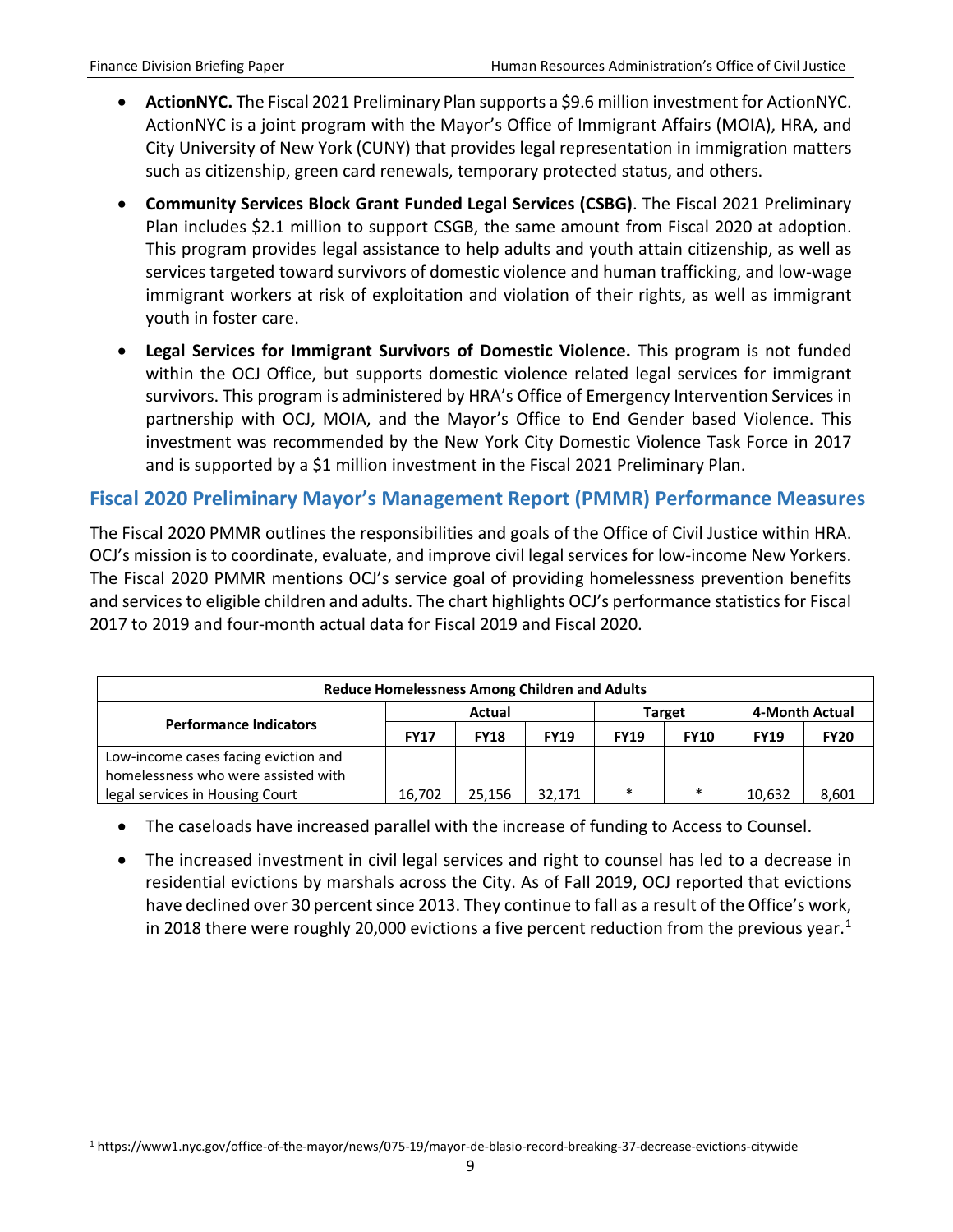### <span id="page-11-0"></span>**City Council Initiatives**

In Fiscal 2020, the Council added approximately \$34 million to HRA's budget for eight civil legal services initiatives, an increase of 36 percent compared to \$25 million in Fiscal 2019.

| <b>FY20 Council Changes at Adoption</b>              |          |
|------------------------------------------------------|----------|
| <b>Dollars in Thousands</b>                          |          |
| <b>Council Initiatives</b>                           |          |
| Immigrant Opportunities Initiative                   | \$2,576  |
| Legal Services for Low Income New Yorkers            | 5,550    |
| Legal Services for the Working Poor                  | 3205     |
| Legal Services for Veterans                          | 600      |
| Low Wage Worker Support                              | 500      |
| New York Immigrant Family Unity Project              | 16,600   |
| Supportive Alternatives to Violent Encounters (SAVE) | 850      |
| Unaccompanied Minors Children and Families           | 3,981    |
| ΤΟΤΑL                                                | \$33,862 |

City Council-funded civil legal services initiatives managed by HRA include the following:

- **Immigrant Opportunities Initiative – \$2.6 million.** The Immigrant Opportunities initiative supports services that help immigrant adults to gain access to information and resources to strengthen their participation in the democratic process. Specifically, this initiative provides legal services for recent immigrants to assist with applications for citizenship or permanent residency, and various other immigrant related legal services
- **Legal Services for Low-Income New Yorkers – \$5.5 million.** Legal Services for Low-Income New Yorkers provides full legal representation for matters that include unemployment insurance, supplemental security income, consumer/finance, education, and employment, family, juvenile, health, housing, income maintenance, individual rights and miscellaneous benefits.
- **Legal Services for the Working Poor – \$3.2 million.** Legal Services for the Working Poor initiative provides full legal representation for the working poor in matters that include assistance in preventing eviction, foreclosure, improvement of living conditions, removal of hazardous housing conditions, housing code enforcement actions, emergency grants to prevent homelessness, disability benefits, immigration assistance, workplace abuses, consumer protections from creditors, recovery of illegal rents, and improper rent changes, and domestic violence.
- **Legal Services for Veterans – \$600,000.** Legal Services for Veterans supports legal representation for New York City veterans in the areas of family law, housing, public benefits, healthcare, homecare, financial planning and consumer protection.
- **Low Wage Worker Support - \$500,000.** This funding supports outreach efforts and referral services to low-wage workers in need of employment related civil legal services.
- **New York Immigrant Family Unity Project – \$16.6 million.** The New York Immigrant Family Unity Project program provides free, high-quality legal representation for New Yorkers